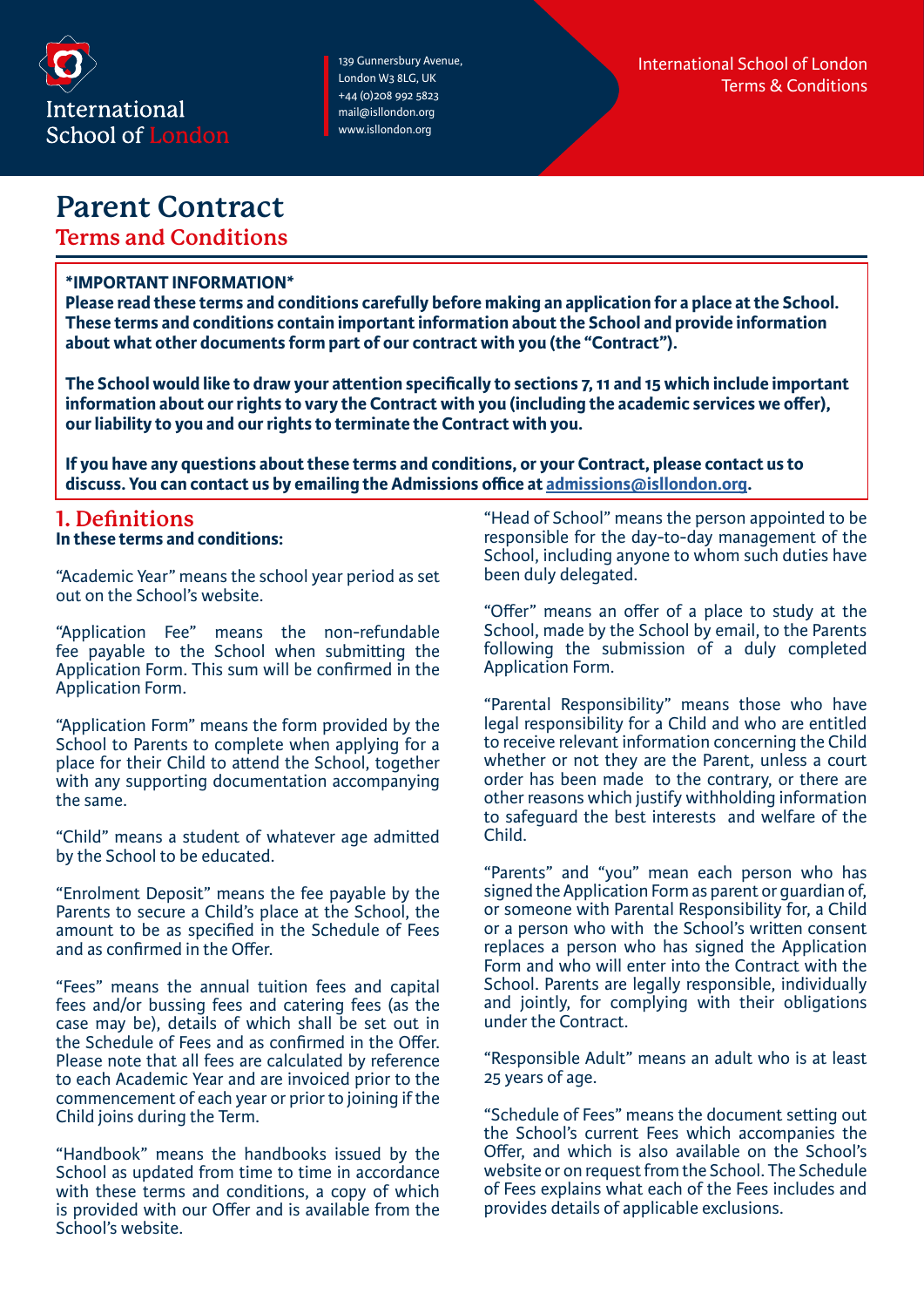

"School" and "We" means International Community College T/A International School of London with registered office at: 139 Gunnersbury Avenue, London W3 8LG, or its duly authorised representative, as the context requires.

"School day" means any part or whole of a day when the School is in session (or was due to be in session).

# **2. How Our Contract is Formed**

### **(a) Application Stage**

(i) To apply for a place for a Child to study at the School, you will be required to submit an Application Form via the ISL online admission system and pay the Application Fee. NB: The Application Fee is nonrefundable and is payable regardless of whether your Child is successful in securing a place at the School. This is not deducted from any Fees payable if your Child is successful.

(ii) Applicants will be considered as candidates for admission to a place at the School upon the School's receipt of:

- 1. Completed Application Form
- 2. Non-refundable Application Fee
- 3. Copies of the Child's school reports for the past two years and the results of any standardised testing and educational or psychological evaluations. If these are not in English, they should be translated.
- 4. Completed Student Questionnaire (Grade 4 and above only)
- 5. Completed Teacher Reference Form
- 6. Copies of the applicant's passport and UK visa if applicable

(iii) Once the Admissions office receives the Application form, application fee and relevant documentation, you will be contacted to confirm receipt and an update on the status of the application.

### **(b) Offer Stage**

(i) Further to receipt of a completed Application Form, payment of the application Fee and relevant supporting documents as outlined in the Application Stage clause 2(a) 3-6.the School will consider the application, and will make a decision as to whether or not to offer a place for your Child to study at the School. The School will assess the application taking into account all of the information provided by you in the Application Form and the accompanying supporting documents. The School will contact

"School Rules" means the rules of the School as provided in each Handbook, a copy of the current version of which is provided with our Offer and provided to each Child on entry. It is also available on the School's Parent Intranet. The School Rules may be amended or supplemented in accordance with these terms and conditions.

you if it has any questions about any part of your application.

(ii) The School will also be entitled to obtain references about you and the Child before making any decision.

(iii) Should the School decide your application is successful, an Offer will be made by e-mail with any conditions, if applicable being detailed in that Offer. To secure your Child's place, you will need to "accept" the Offer as described in section (d) below.

(iv) Should the School decide not to make an Offer, you will not be entitled to a refund of the Application Fee in these circumstances.

#### **(c) Conditions That Apply to an Offer**

(i) The Offer (together with the specific conditions set out in this section 2(c) may contain specific conditions for the admission of your Child to study at the School. You must provide us with satisfactory evidence of compliance with any additional conditions when asked to do so by us. If you fail (or your Child fails) to meet or fail to continue to meet any of these conditions, or if you fail to give us reasonable evidence that these conditions as set out in the Offer have been met, we may end this Contract as set out in section 15.

- (ii) It is a condition of this Contract that you:
	- 1. Pay all Fees and additional charges when due;
	- 2. Comply with and ensure that your Child at all times complies with the terms of this Contract (including without limitation all requirements described in the relevant Handbook(s));
	- 3. Your Child satisfies the School's academic standards as assessed from time to time during the Academic Year;
	- 4. You and your Child continue to meet any conditions imposed on you (or your Child, as the case may be) in relation to immigration requirements.

(iii) Please see section 15 about how we can end this Contract where you or your Child fail(s) to meet, or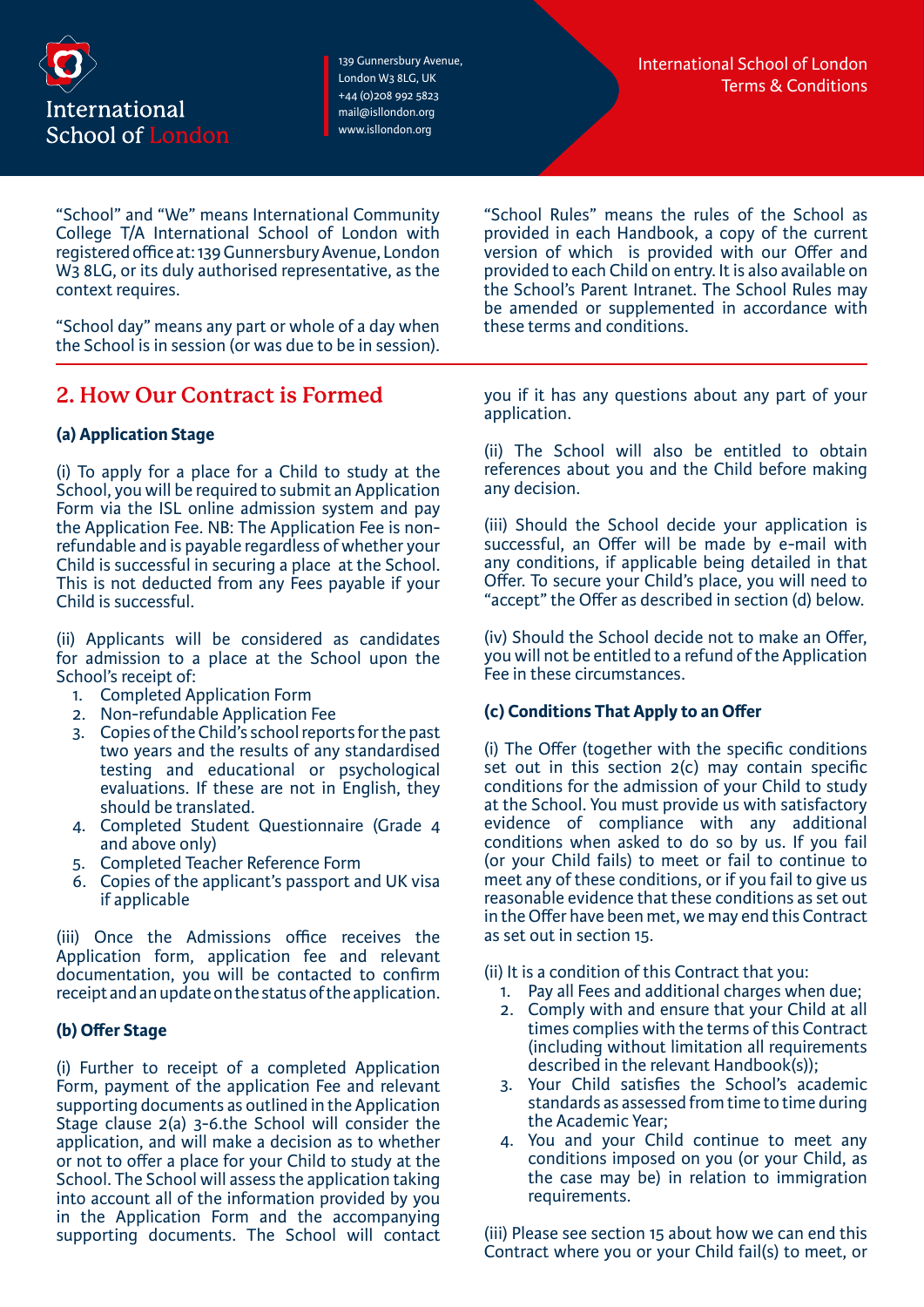

fail(s) to continue to meet, any of the conditions described in this section 2(c).

(iv) It is your responsibility to make sure that all of the information you give us at any time (whether as part of the Application or at any time during the term of the Contract) is true, accurate and complete and is not misleading, and that the same remains true, accurate and complete, and not misleading for the duration of the Contract.

### **(d) How to Accept the Offer**

(i) To accept our Offer, you will need to write to the Admissions Office (by e-mail) accepting the Offer and pay the Enrolment Deposit to us in full (and cleared funds) in accordance with the instructions set out in the Offer. It will be important that you pay the Enrolment Deposit within any time limits set out in the Offer as failure to do so will give us the right to withdraw the Offer. We may withdraw an Offer at any time before you accept it and/or pay your Enrolment Deposit. Please check the contents of the Offer and these terms and conditions carefully before accepting to make sure you are happy with all

of the important terms that will apply to your Child's study at the School.

(ii) Our Contract with you will be binding on you and us when we have received your email (or letter) accepting the Offer and we have received the Enrolment Deposit from you in cleared funds. We will notify you when we have received your Enrolment Deposit, and the date specified on this communication will be deemed to be the date that our Contract was formed.

### **(e) What the Contract Includes**

(i) The Contract between you and us includes the following:

- the information contained in these terms and conditions;
- the Schedule of Fees;
- the terms of the Offer:
- the relevant Handbook(s).

(ii) This Contract will apply for the duration of your Child's time with us at the School.

# **3. Your Legal Right to Cancel This Contract**

(a) If you want to cancel the Contract you will only be able to do so as set out in section 15 below, and you may not be entitled to receive a full refund of any Fees paid by you.

(b) For Children leaving at the end of the school year, written notice must be given to the Admissions Office by the last day of the Spring Term. For Children leaving during the course of the school year, a full term's written notice must be given to the Admissions Office.

# **4. Fees Payable Under the Contract**

Details of all Fees (together with information about how to pay them) are set out in the Schedule of Fees, and details about the Fees applicable to your Child will be as specified in the Offer.

### **(a) Tuition Fee and Supplementary Charges**

(i) All the costs incurred in the usual course of the education by the School of your Child (relating to the core curriculum), including the provision of any necessary classroom materials, shall be covered by the day tuition fees set out in the Schedule of Fees, unless otherwise stated in the Schedule of Fees and excludes those costs and charges described in section (b) below.

(ii) Any additional activities not described above, (including, but not limited to extra-curricular activities such as private music lessons, sports and field trips and visits) will be payable in addition to the day tuition fees. We will seek your consent before incurring any of these Fees on your behalf. Please note that all Diploma Programme examination charges and any additional charges incurred by the School in providing for the educational needs of your Child (including any special educational provision) shall be charged as additional to the tuition fees.

#### **(b) Other Fees**

(i) You may wish your Child to use the catering or bussing services, which will be payable in addition to the tuition fees. By selecting this option on the Application Form, you expressly agree to us invoicing you for these additional services. You may not be entitled to a refund of any catering or bussing fees if you no longer require these services during the Academic Year, and we refer you to section 15 and section 4(f) for further information.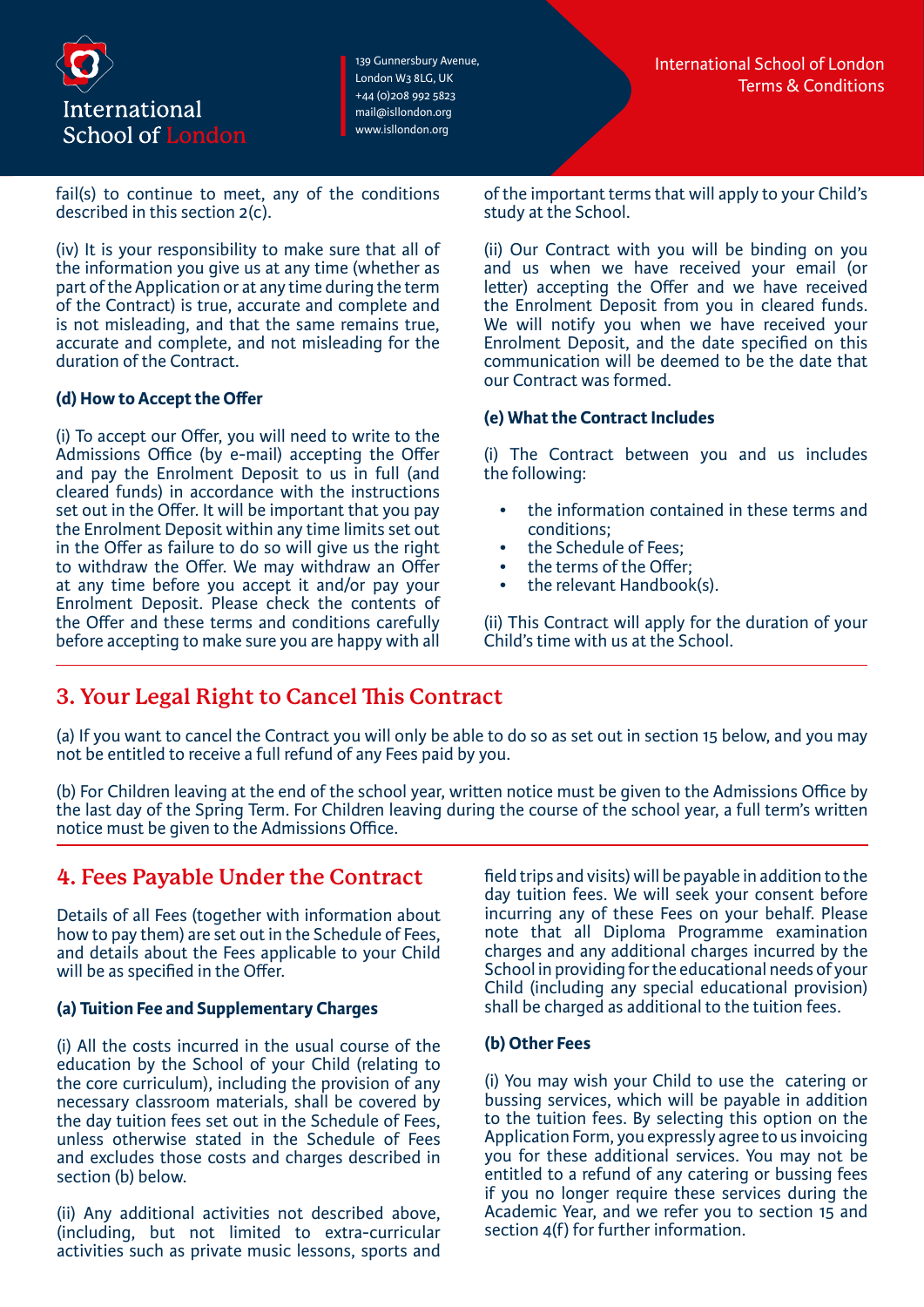

#### **(c) Who is Responsible to Pay Our Fees And How Will They Be Paid?**

(i) Each person who has signed the Application Form is individually liable for the whole of the Fees due and any supplemental charges.

(ii) Fees will be payable by you as described in the Schedule of Fees. You must pay all Fees when due.

(iii) An agreement with a third party (such as an employer, grandparent or third party credit party provider) to pay the Fees or any other sum due to the School does not release the Parents from the liability if the third party defaults.

(iv) We shall allocate payments made to the earliest balance on the Fees account. You agree that a payment made in respect of one Child may also be appropriated by the School to the unpaid account of any other child of the Parents.

(v) Please see section 15 about how refunds may be available if you or we want to end the Contract.

#### **(d) What Happens When You Do Not Pay The Fees When Due?**

(i) If you fail to make payment in accordance with section 4(c).

(ii) above, we will be entitled to refuse to allow your Child to attend the School or to withhold any references and/or records while Fees and/or payment remain unpaid. We may also be entitled to end the Contract in accordance with section 15 where Fees remain unpaid.

(ii) We may make an interest charge of 1.5% per month for the period that the Fees remain unpaid.

(iii) You shall be liable to pay all costs, fees, disbursements and charges including legal fees

### **5. Details on How We Manage And Apply Our School Rules And Disciplinary Procedure**

### **(a) School Rules**

(i) You accept that the School will be run in accordance with the authorities delegated to the Head of School and that he/she is entitled to exercise a wide discretion in relation to the School's policies, rules and regimes, including, without limitation how they apply and manage obligations set out in the and costs reasonably incurred by us in the recovery of any unpaid fees regardless of the value of the outstanding amount.

### **(e) When We May Make Changes To Our Fees**

(i) We will be entitled to review and update the Fees on an annual basis. If you do not agree with any increase of the Fees, you may end this Contract by contacting us in writing in accordance with section 15.

#### **(f) When You May Be Entitled To Receive A Refund Of Fees, Deposits Or Other Charges Paid**

(i) Fees and any prepaid supplemental charges will not normally be reduced or refunded as a result of absence due to illness or any other reason, unless otherwise agreed by us in writing. In the event that your Child takes study leave at home before or during public examinations or stays at home following those examinations no reduction of Fees will be made in respect of such periods spent at home. In the event the School is temporarily closed due to adverse weather conditions or a medical pandemic no reduction of fees will be made.

(ii) If a Child has subscribed to the transport service and their place has been reserved on the bus, the Child is committed for the remainder of the relevant billed Term. Should you cancel the service after the billed Term has commenced, no refunds will be given, unless otherwise agreed by us. For Children signed up to the bussing service, half a term's notice is required before the start of the following Term if you wish to cancel their place, otherwise you will be committed for the following Term's bussing and invoiced accordingly. Refunds will only be made where we are able to fill the space with another Child.

(iii) Any requests for refunds of Fees, Deposits or other charges must be made in writing (to the Finance Office).

Handbooks, and will exercise those discretions in a reasonable and lawful manner, and with procedural fairness when the status of Children is at issue.

(ii) It is a condition of remaining at the School that your Child complies with the School Rules as amended from time to time in accordance with the terms of these terms and conditions. In particular you agree to ensure that your Child attends School punctually and regularly and that your Child conforms to such rules of appearance, dress and behaviour contained in the Handbook and those which may be issued by the School from time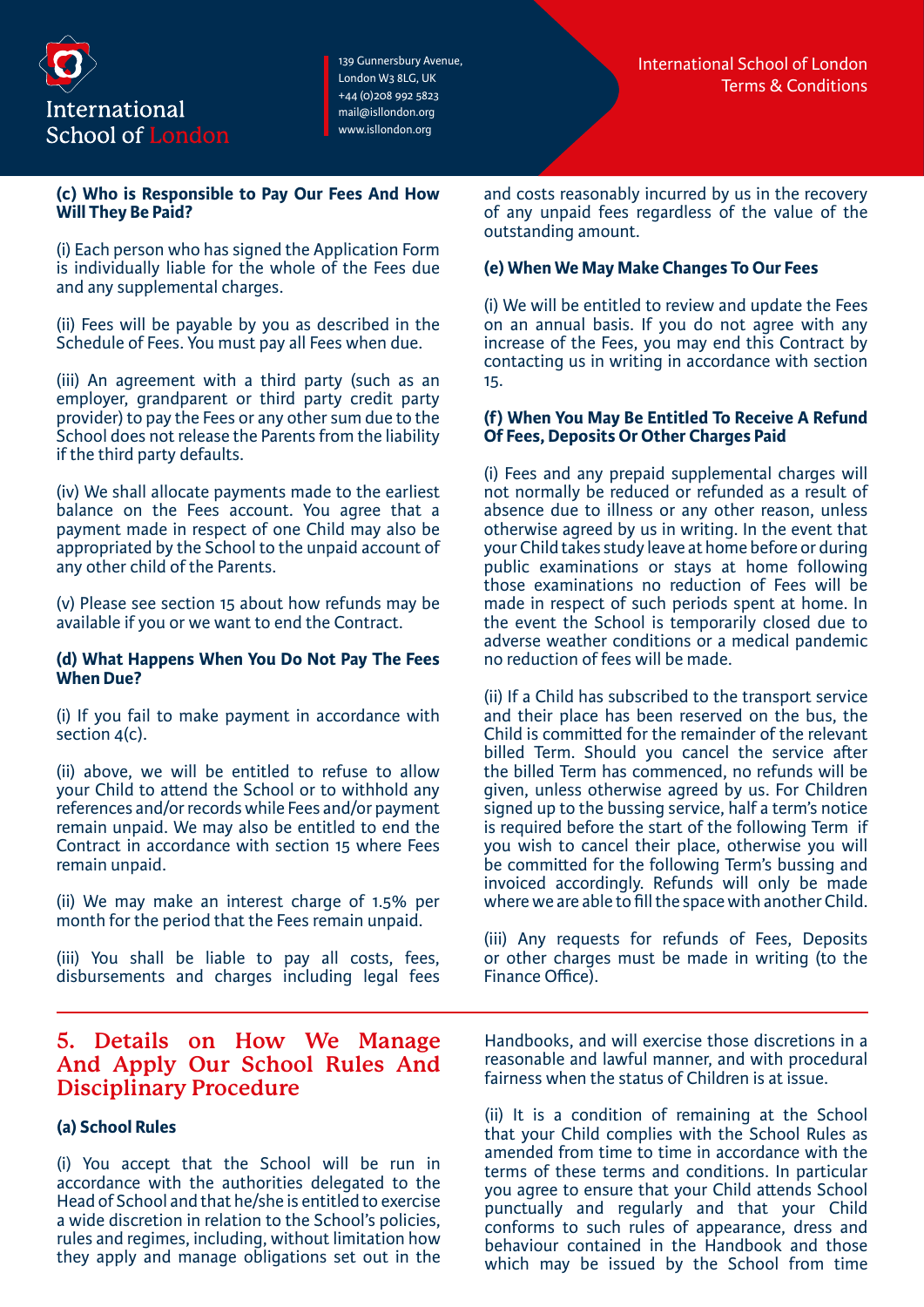

to time. We may have rights to end this Contract as described in section 15 where you or your Child fail to comply with the terms set out in this section 5.

(iii) The School reserves the right to screen and search students and all property on the School premises (including students' lockers) and, where appropriate, confiscate items in accordance with its legal rights and obligations. This policy is adopted with the aim of safeguarding the health and safety of staff, students and third parties, and the School will use its powers in this regard fairly and proportionately at all times.

(iv) The School reserves the right, subject to applicable data protection legislation, to monitor your Child's e-communication and internet use including for the purpose of ensuring compliance with the School Rules.

(v) The School reserves the right to decide who is eligible to enter as well as remain in the IB Diploma programme based on standards of effort and progress.

### **(b) Disciplinary Procedures**

(i) The Head of School may in his/her discretion require you to remove or may suspend or, in serious or persistent cases, permanently exclude your Child from the School if he/she considers that your Child's attendance, progress or behaviour (including behaviour outside School) is unsatisfactory and in the reasonable opinion of the Head of School the removal is in the School's best interests or those of your Child or other Children.

(ii) The Head of School may in his/her discretion exclude you from the school campus or require you to remove or may suspend or, in serious or persistent cases, permanently exclude your Child if the behaviour of you or either of you is, in the opinion of the Head of School, unreasonable and affects

# **6. The School's Obligations**

(a) While your Child remains a student of the School, we undertake to exercise reasonable skill and care in respect of his or her education and welfare and to comply at all times with the terms of this Contract. This obligation will apply during School hours and at other times when your Child is participating in activities organised and controlled by the School.

(b) In order to fulfil our obligations, we need your cooperation, in particular by: fulfilling your own obligations under these terms and conditions; or is likely to affect adversely the Child's or other Children's progress at the School or the well-being of School staff or to bring the School into disrepute.

(iii) Should the Head of School exercise his/her right under sub-section  $5(ii)(a)$  and (b) above you may not be entitled to any refund or remission of Fees or supplemental charges due (whether paid or payable).

(iv) The School's Discipline Policy is contained in the Handbook and sets out examples<br>of offences likely to be punishable by offences likely to be punishable by suspension or permanent exclusion. These examples are not exhaustive, and in particular the Head of School may decide that suspension or permanent exclusion for a lesser offence is justified where there has been previous misbehaviour. All aspects of the Child's record at the School may be taken into account. The Discipline Policy sets out the process which the School will follow in relation to disciplinary matters and details how appeals against decisions to permanently exclude will be dealt with.

(v) The Head of School may in his/her discretion exclude your Child from participating in extracurricular activities (including organised trips) where your Child's behaviour is, in the opinion of the Head of School, unreasonable and/or affects or is likely to affect adversely the Child's or other Children's participation in such activities or the well-being of School staff or to bring the School into disrepute.

(vi) The School will act in a way which is fair, reasonable and proportionate in all the circumstances when taking decisions under this section 5 and under the Discipline Policy.

(vii) Where your Child is permanently excluded under this section 5, this Contract will end automatically at the date of the relevant permanent exclusion, unless otherwise agreed by us in writing.

encouraging your Child in his or her studies, and giving appropriate support at home; keeping the School informed of matters which affect or might affect your Child; maintaining a courteous and constructive relationship with School staff; and attending meetings and otherwise keeping in touch with the School where your Child's interests so require.

(c) We will not subject your Child to physical contact except where such contact may be deemed appropriate in order to avert an immediate danger of personal injury to, or an immediate danger to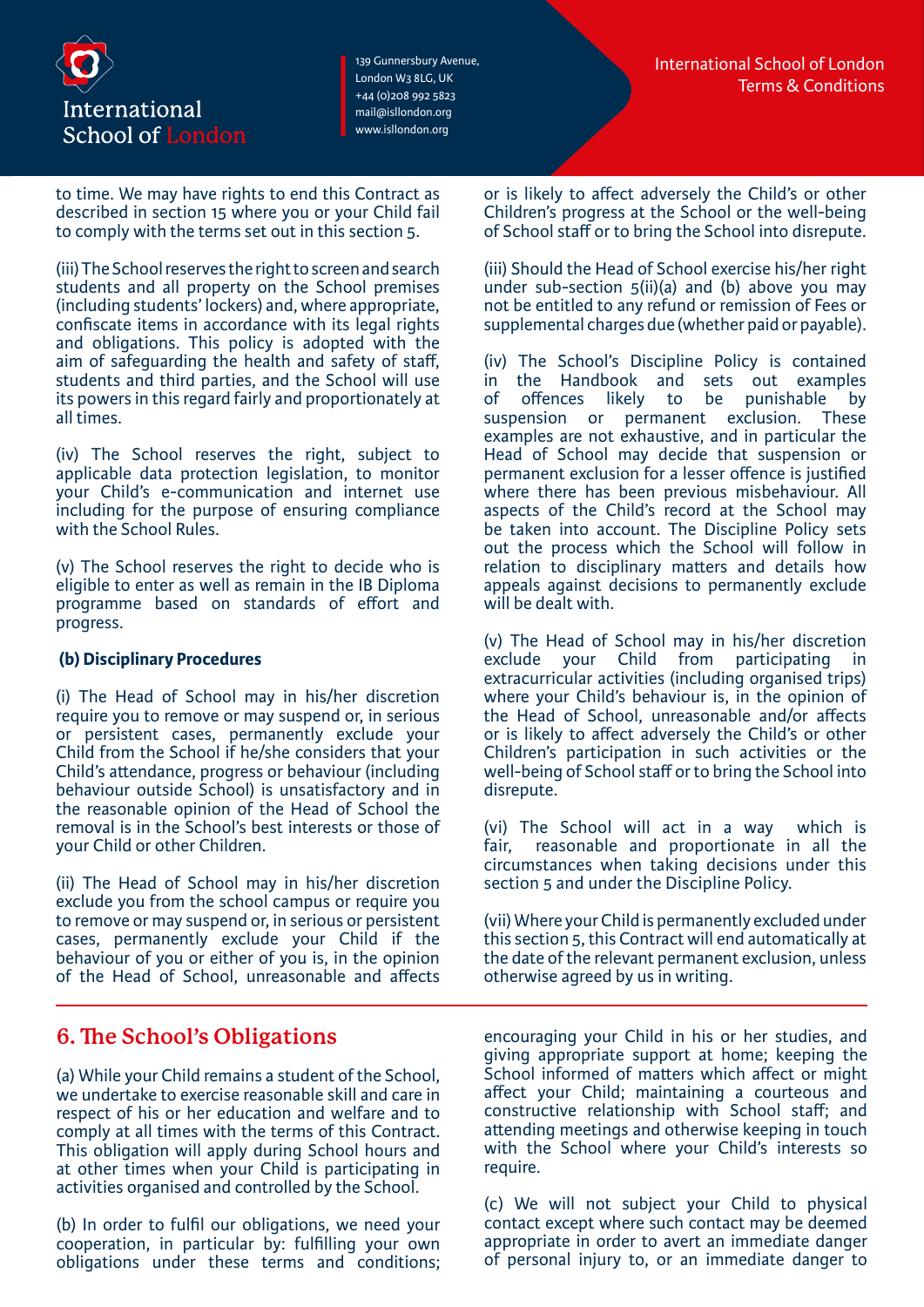

the property of, a person (including your Child) or in the case of distress. In the course of the normal ISL curriculum your Child will participate, under proper supervision, in contact sports and in other normal sports and activities which may entail some risk of physical injury.

(d) If your Child requires urgent medical attention while under the School's care, we will if practicable attempt to notify you. However, should we be unable to contact you we shall be authorised to make the decision on your behalf should consent be required for urgent treatment (including anaesthetic or operation) recommended by a doctor.

(e) We shall monitor your Child's progress at the School and produce regular written reports. We shall advise you if we have any concern about your Child's progress, but we do not undertake to diagnose special educational needs, for example, dyslexia or other specific conditions. A formal assessment can be arranged either by you or by the School at your expense. You may be asked to withdraw your Child without being charged Fees in lieu of notice if in the opinion of the Head of School, the School cannot provide adequately for your Child's special educational or other learning needs. Alternatively, the School may seek your agreement to source and pay for additional services required by your Child if such services relate to their special educational needs.

### **7. How We May Change Our Contract With You**

(a) The School's website describes the broad principles on which the School is presently run. However, from time to time it may be necessary to make changes to any aspects of the School, including the curriculum and its delivery, and we reserve the right to do so where we have valid reasons for doing so. These reasons may include adapting to changes in the curriculum, changes in law, to reflect changes in academic teaching and professional standards to ensure our teaching content and delivery is up to date and relevant, changes in best practices which apply to any part of the operation of our School or to improve the services and facilities we can offer you or to improve the teaching and learning environment at the School to your Child's benefit.

(b) The School's policy regarding courses and clubs offered, schedules (including School hours) and class sizes may change from year to year and from time to time (including in response to changes in student numbers and the mix and aptitudes

# **8. Your Obligations**

(a) It is a condition of your Child's joining of the School that you inform us of any health or medical condition (including any psychological condition), disability or allergy that your Child has or subsequently develops, whether long-term or short-term, including any infections, including details of any situations where special arrangements may be needed in relation to your Child. In such circumstances, you may be required to complete a medical questionnaire to enable the School to fully understand the extent of any health or medical condition, disability or allergy that your Child has. To the extent that the School amongst students). For this reason, please notify the School if there is anything of particular concern to you contained in the offering, as it may be that recent changes are not reflected in the current version. We will use reasonable efforts to inform you of any changes that we consider to be ones that are likely to have a significant or material impact on your Child's study with us, which may, for example, include changes we may make to any of our teaching and accommodation facilities.

(c) We will not provide you with notice if we intend to make administrative or other minor or unsubstantial changes.

(d) Subject to any contractual rights we have under this Contract to vary terms (including, for example, our right to increase Fees under section 4), if we make substantial changes to these terms and conditions to your detriment, we will write to you with details of the new terms and you will only be bound by any such terms if you agree to them. You will be entitled to end this Contract in accordance with clause 15 if you do not agree to any substantial changes we make under this section.

is required or able to make reasonable adjustments (where necessary) to accommodate any relevant health or medical condition, disability or allergy, to ensure that your Child can continue at the School, the School will put these in place without delay. In these circumstances, we will always endeavour to engage with you to determine what reasonable steps may be taken to reasonably facilitate your Child's needs. However, in some circumstances, the School may be required to terminate this Contract in accordance with Section 15.

(b) Prior to starting at the School, you will need to complete a medical questionnaire and discuss a care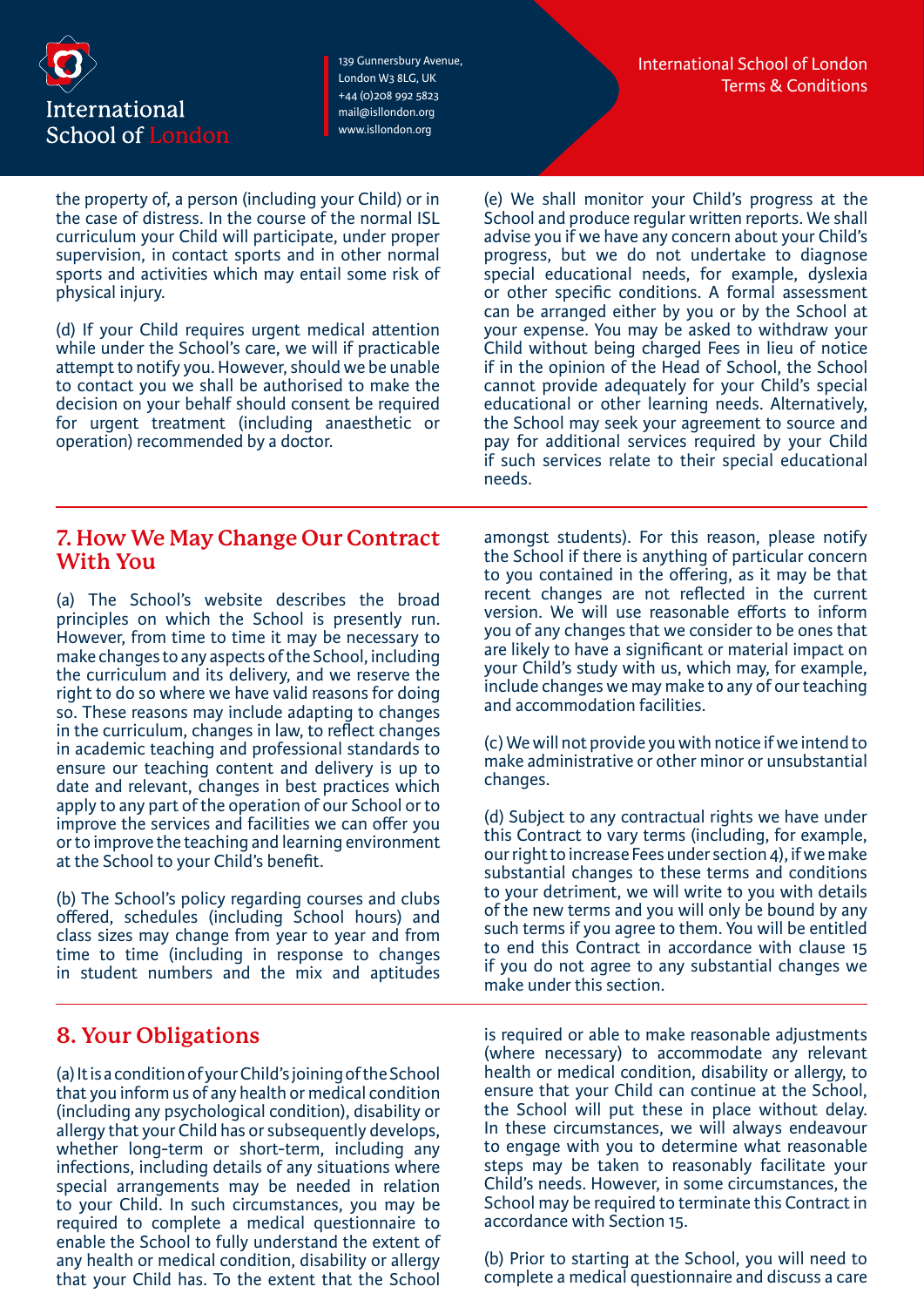

plan if neccessary with the School Nurse. If the School so requires due to a health risk either presented by your Child to others or presented to your Child by others or by reason of a virus, pandemic, epidemic or other health risk, you undertake to keep your Child at home and not permit him/her to return to the School until such time as the health risk has been averted.

(c) The School is entitled to treat any instruction, authority, request or prohibition received from any person who has signed the Application Form as having been given on behalf of both or all such persons.

(d) The Principal must be informed in writing of

**9. Immigration Requirements**

any reason for your Child's absence from School. Wherever possible the School's prior consent should be sought for absence from the School.

(e) We cannot accept any responsibility for the welfare of your Child while off the School premises unless (and where appropriate) he/she is taking part in a School activity or otherwise under the supervision of a member of the School staff.

(f) If you have cause for concern as to a matter of safety, care, discipline or progress of your Child you must inform the School without delay. Complaints should be made in accordance with the School's Complaints Procedure.

(a) Parents and Children must comply in full with all immigration laws and regulations (including any relevant UK Visas and Immigration ("UKVI") Agency requirements).

(b) The School Admissions Officer must see every Child's original passport and keep photocopies of all the pages concerning personal details, visa information, leave stamps and immigration status

### **10. Personal Property, Transport, Insurance**

(a) Your Child is responsible for the security and safe use of all his/her personal property including money, mobile phones, locker keys, watches, computer equipment,musical instruments and sports equipment, and for property lent to them by the School.

(b) In the course of the normal ISL curriculum and

# **11. Our Liability to You**

### **(a) What We Are Responsible To You For:**

If we fail to comply with our obligations under this Contract, we are responsible for loss or damage you suffer that is a foreseeable result of our breach of this Contract or our negligence, but we are not responsible for any loss or damage that is not foreseeable. Loss or damage is foreseeable if they were an obvious consequence of our breach or if they were contemplated by you and us at the time we entered into this Contract.

### **(b) What We Are Not Responsible To You For:**

We cannot accept responsibility and expressly exclude liability to the full extent permissible by law, co-curriculum, for example for the purposes of attending a field trip or similar approved event, your Child may be required to travel by any form of public transport and/or a motor vehicle driven by a responsible adult who is duly licensed to drive a vehicle of that type.

(c) You must make your own insurance arrangements if you require cover for your Child's person (including medical/illness/accident cover) or property while at School or while engaging in any School-related activity.

for damage to or theft of personal property on School premises, unless we have been negligent. We will not be responsible to you for any of the following, unless we have been negligent:

- damage to or theft of vehicles and bicycles parked on School property;
- damage to or theft of Computer equipment (including infection with a computer virus);
- financial loss or any other you suffer as a result of cyber or identity fraud;
- the loss or non-return of work submitted for assessment;
- injury arising from voluntary sporting activity;
- personal injury or death;
- loss of opportunity and loss of income or profit, however arising.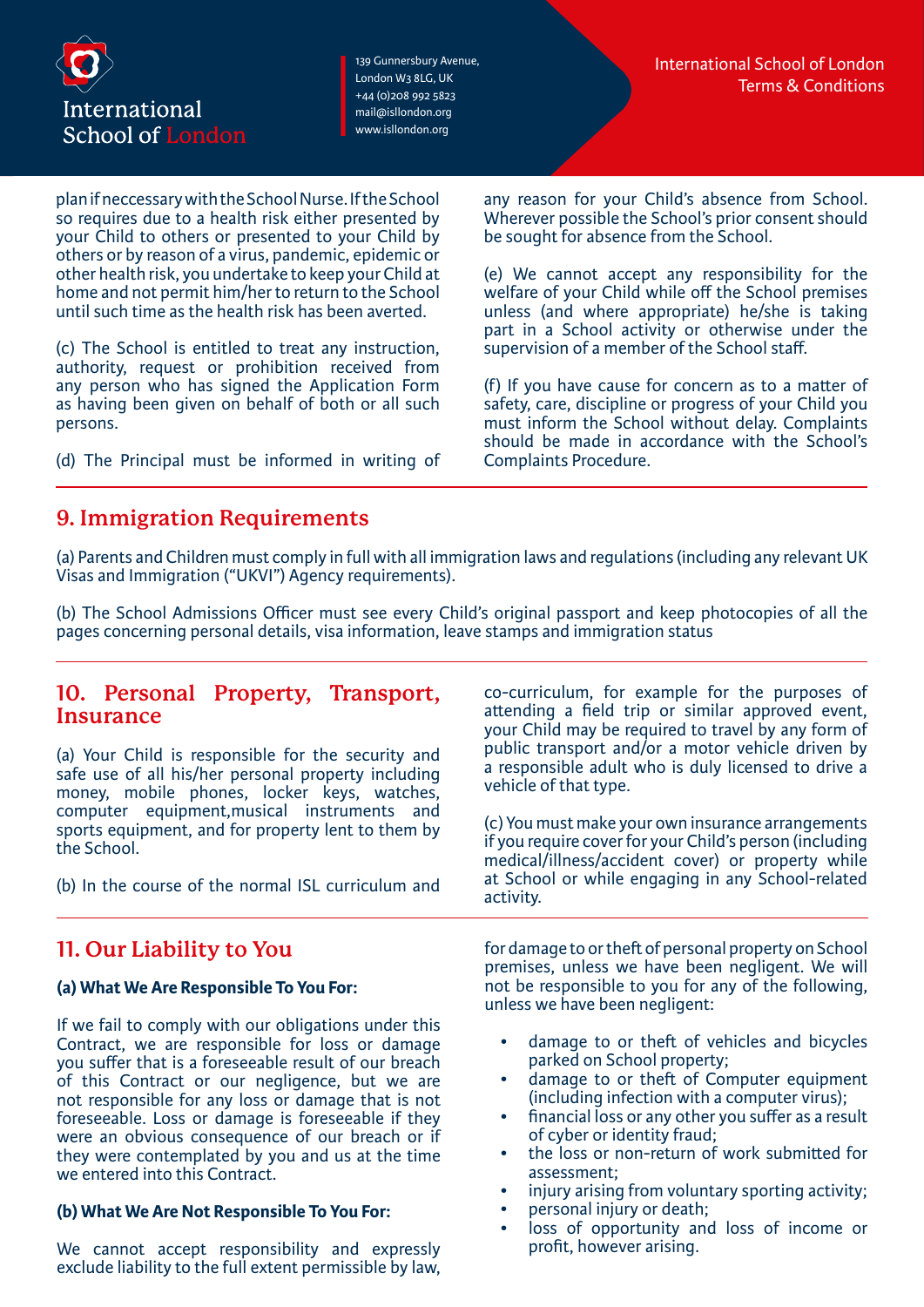

#### **(c) We Do Not Exclude Or Limit In Any Way Our Liability For:**

- death or personal injury caused by our negligence or the negligence of our employees, agents or subcontractors;
- fraud or fraudulent misrepresentation; or
- any other matter which we are not permitted to exclude or limit our liability by law.

### **(d) Events Outside Our Control**

(i) In this Contract "events outside our control" shall mean any cause beyond a party's control (including for the avoidance of doubt strikes, other industrial disputes, act of God, war, riot, civil commotion, cyber fraud, cyber security, compliance with any law or governmental order, rule, terrorism, regulation or direction (including that of a local authority), accident, fire, flood, storm, snow, pandemic or epidemic of any disease, terrorist attack, chemical or biological contamination).

(ii) In circumstances where an event outside our control arises which prevents or delays the School's performance of any of its obligations under this agreement, the School shall immediately give you notice in writing specifying the nature and extent of the circumstances giving rise to the event outside of our control. Provided that the School has acted reasonably and prudently to prevent and/ or minimise the effect of the event outside of our control, the School will have no liability in respect of the performance of such of its obligations as are prevented by the event outside of our control while it continues and there shall be no refund of Fees for days the School is closed as a result of the event outside of our control. The School shall use its best endeavours during the continuance of an event outside of our control to provide educational services.

(iii) If the School is prevented from performance of its obligations for a continuous period greater than six months, the School shall notify you of the steps it shall take to ensure performance of the agreement.

### **12. Confidentiality And References**

(a) We may supply information and a reference in respect of your Child to any educational institution which you propose your Child attending. Further details on how we collect and otherwise process personal information of you and your Child is set out in our Privacy Policy (as updated from time to time). We will take care to ensure that all information that is supplied relating to your Child is accurate and any opinion given on his/her ability, aptitude for certain courses and character is fair. However, we cannot be liable for any loss you or your Child is alleged to have suffered resulting from opinions reasonably given

# **13. Intellectual Property**

(a) We shall recognise any intellectual property rights vested in your Child.

(b) The School reserves all rights and interest in any intellectual property (including any copyright, design right, registered design, patent or trademark)

### **14. Data Protection**

(a) The School holds information about you and your Child. Further details on the data held and the purposes for which such data will be processed by ISL are set out in our Data Protection Policy (as updated from time to time).

in or correct statements of fact contained in any reference or report given by us.

(b) We may also provide references that may contain information relating to the reason for your Child's leaving the School including in the case of permanent exclusion.

(c) You consent to the School making enquiries of the Student's previous schools for confirmation that all sums due and owing to such schools have been paid. You also consent to the School informing any other school to where your child is being transferred to if any Fees of ISL are unpaid.

including such rights and interests arising as a result of the actions of its staff and the work of any student in conjunction with any member of staff and/or other students at the School for a purpose associated with the School. The School will acknowledge and allow to be acknowledged the student's role in the creation/development of intellectual property.

(b) Children of the School, if of sufficient maturity and understanding to comprehend their rights under the General Data Protection Regulation (EU 2016/679), have certain legal rights which the School must observe. Regulatory guidance indicates that the age a Child may enforce these rights individually is from the age of 13. This includes the right of a student to refuse to provide or to withdraw existing consent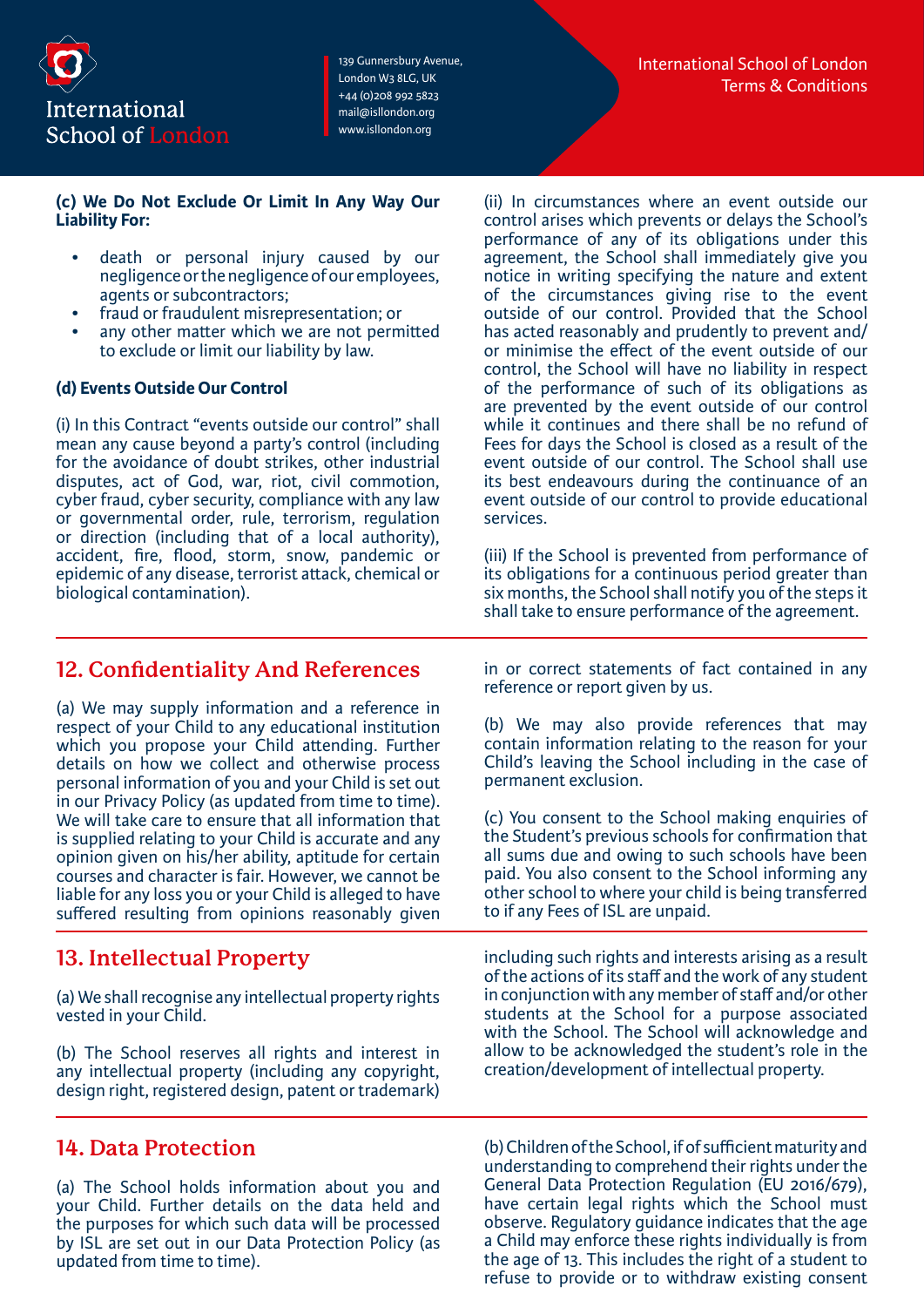

for their personal information to be processed. This may limit the amount of personal information that ISL is lawfully able to disclose to you. If a conflict of interest arises between the Parents and Children, the rights of, and duties owed to, students will in most cases take precedence over the rights of, and duties owed to, the Parents.

### **15. How This Contract May Be Ended And What Will Happen In Those Circunstances**

### **(a) Our Right To End This Contract And What The Consequences Will Be**

(i) The School shall be entitled to end this Contract in the following circumstances:

- you persistently fail to pay the Fees to us by the specified due date confirmed in the Schedule of Fees;
- any of the conditions set out in our Offer or otherwise as set out in these terms and conditions are not met, or cease to be met at any time after the date that our Contract is formed;
- if in the reasonable opinion of the Head of School, the School cannot continue providing adequately for your Child's special educational or other learning needs;
- you materially fail to comply with any obligations under this Contract;
- it becomes apparent that the information you have provided to us during your application or at any stage during the term of this Contract is false, incomplete, incorrect or misleading;
- you fail to disclose material information regarding your Child's academic, social, physically, emotional, behavioural or psychological well-being;
- we take disciplinary action against your Child in accordance with the School's Behaviour Policy and where we determine as a result of that procedure that your Child is no longer able to continue attending the School;
- where you and/or your Child are in material breach of any of our regulations, policies, procedures and/or codes of conduct including any School Rules; • where acting reasonably and having full regard
- to our legal obligations under the Equality Act 2010, we are unable to make all and/or any adjustments required to accommodate any relevant health or medical condition, disability or allergy your Child is found to suffer from;
- or any other reason that in our reasonable discretion,
- means that your Child's continued attendance at the School is inappropriate or unsafe either for the Child or for your Child's fellow students

and /or School staff;

- you fail to fully comply with all relevant immigration laws and regulations (including any relevant UKVI requirements) and/or we discover that your Child does not have a legal right to study in the UK; or
- where expressly stated elsewhere in this Contract.

(ii) it is assumed that if your Child satisfies the relevant academic criteria at the time your Child will progress through the School each Academic Year. You will be consulted before the end of the third Term if there appears to be any reason why your Child may be refused a place for the next academic school year. Where in our reasonable opinion your Child does not meet our requirements, we will be entitled to end this Contract with effect from the end of the current Academic Year, unless terminated earlier pursuant to Section 5(b).

(iii) If we end the Contract for any reason set out above, you will not be released from your obligation to pay the Fees to the School, and you may be liable for the remainder of any Fees payable, unless we agree otherwise with you. In addition, unless we agree otherwise with you, you may not be entitled to receive a refund of Fees (including Deposit or other charges) paid.

(iv) If we end the Contract in accordance with this section 15, your Child will no longer be permitted to attend the School and must remove all personal items from the School and return any items belonging to the School.

### **(b) Your Right To End The Contract And What The Consequences Would Be If You Do So**

You may end this Contract at any time in accordance with the provisions of this section.

(i) NEW ENTRANTS: If you wish to end your Contract before your Child starts at the School, you shall give at least one full term's notice (June 1st in the case of families joining for the first term of the academic year) to the Admissions Office to that effect. If such notice is received by the Admissions Office by that time, unless we agree otherwise, you will not be entitled to receive a refund of the Deposit paid, but we confirm that no further Fees would be payable or due. If such notice is not received by the Admissions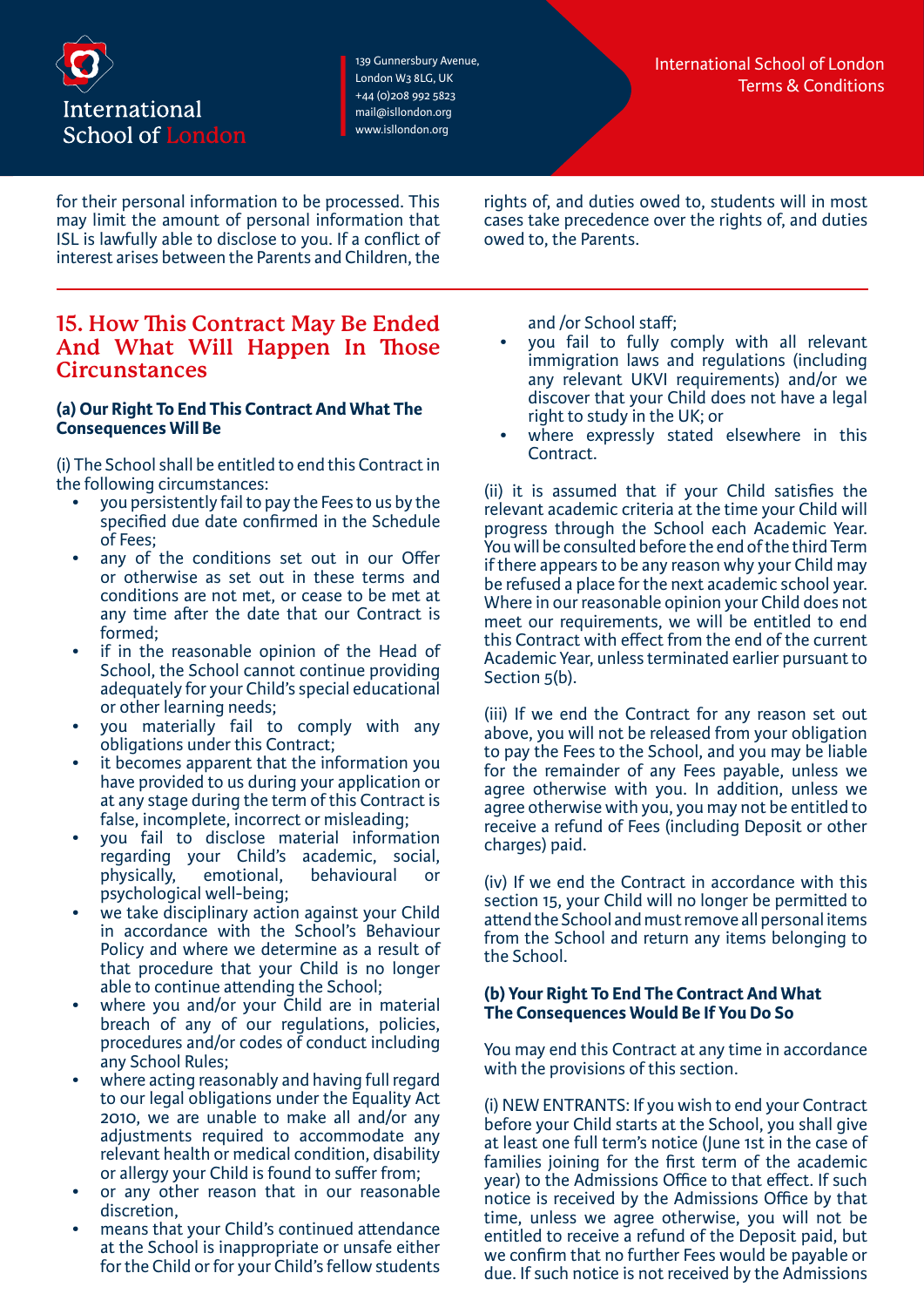

office by that time you will be liable for the first term's fees less the amount of the deposit.

### (ii) DEPARTING CHILDREN:

- 1. For Children leaving at the end of the School year, written notice must be given to the Admissions Office by the last day of the Spring Term.
- 2. If you wish to withdraw your Child from the School at any time after your Child starts at the School you are required to give one full term's notice in writing to the Admissions Office. If, in these circumstances, you give less than one full term's notice you will be required to pay one full term's tuition fees.
- 3. If the appropriate notice is not given, the Enrolment Deposit will be forfeited and the parent will remain obligated to pay the school fees for the whole of the following term.

(iii) You may end this Contract where we are in material breach of our obligations to you to provide

**16. Communications**

All notices required to be given under these terms and conditions must be given in writing. You undertake to notify the School of any change of address of any person or other contact details who has signed the Application Form.

Where both parents have signed the Application Form, the School will communicate with both parents services with reasonable care and skill or if you do not agree to any material changes we make under clause 7.

(iv) You may be entitled to a proportionate refund of any Fees paid in such circumstances, and you will have no further liability to us for Fees from the date you end the Contract for reasons of our breach.

(v) If you end the Contract in accordance with this section 15, your Child will no longer be permitted to attend the School and must remove all personal items from the School (including any items kept at our boarding facilities) and return any items belonging to the School.

(vi) For the avoidance of doubt, this Contract shall end automatically at the end of your Child's schooling at the School.

At this time, your Child will be required to remove all personal property from the School and return any items belonging to the School.

unless notice in writing with contrary instructions are given by all the parties to the Application Form. Communications (including notices) will be sent by the School to the address shown in its records. Notices that you are required to give under these terms and conditions must be in writing, addressed to the Head of Admissions and sent to the School's address. If sent by first class post, notice shall be deemed to have been given on the second day after posting.

# **17. Anti-Money Laundering and Anti-Bibery**

You shall adhere with the School's policy on Anti-Money Laundering and Bribery. This can be provided upon request from the Finance Office.

# **18. Third Party Rights**

Only the School and the Parents are parties to this agreement. Neither your Child nor any other third party is a party to it. No person other than a party to this agreement shall have any rights to enforce any term of this agreement.

# **19. Interpretation**

Headings in these terms and conditions are for ease of understanding only and do not form part of these terms and conditions.

# **20. Jurisdiction and Governing Law and Alternative Dispute Resolution**

The Contract between you and the School is governed by English Law. You and we both agree that the English and Welsh courts have jurisdiction over any disputes that may arise under this Contract. However, if you are a resident of Northern Ireland you may also bring proceedings in Northern Ireland, and if you are a resident of Scotland, you may also bring proceedings in Scotland.